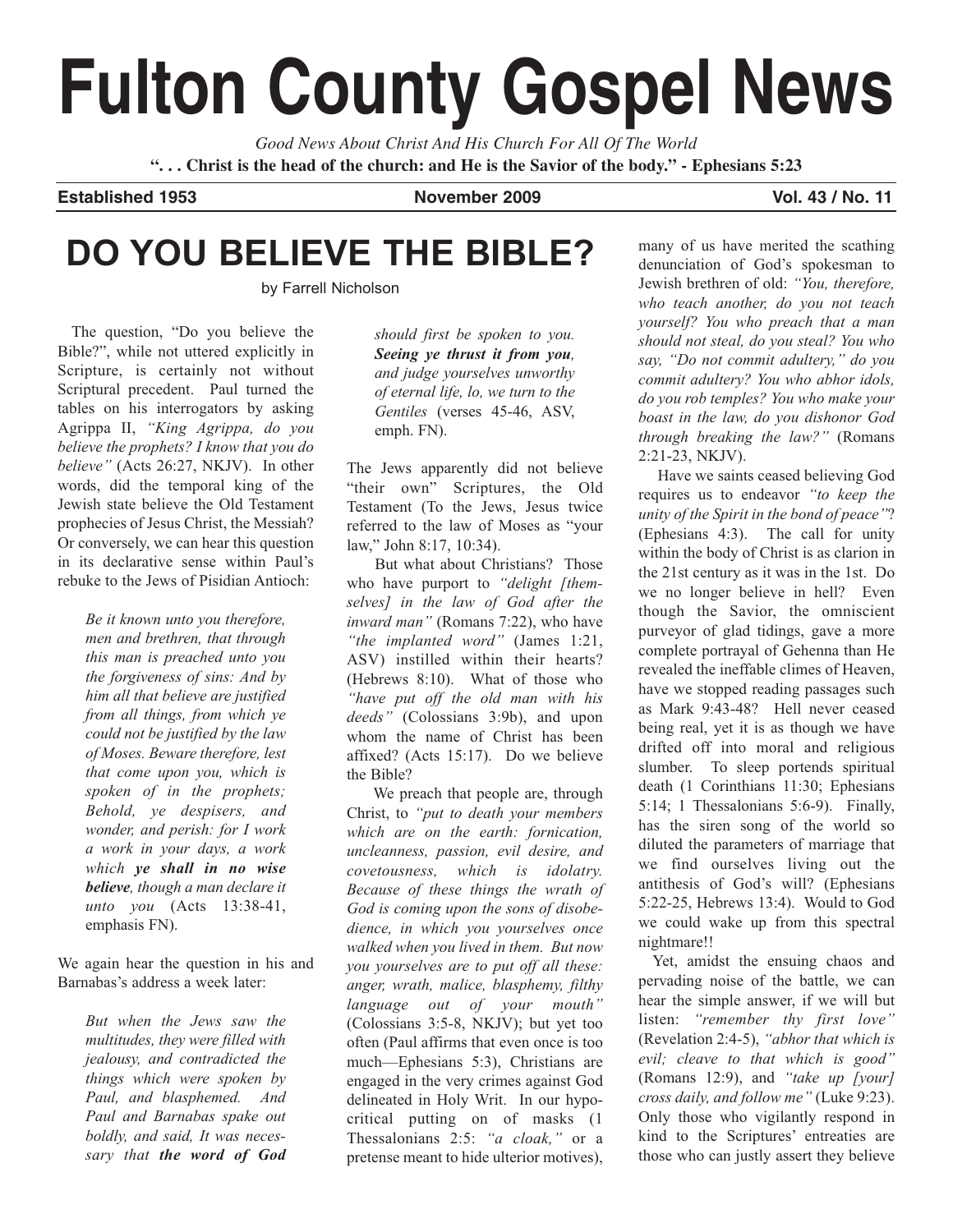. . . is a Periodical publication issued monthly by the Church of Christ at Third and Bethel (P.O. Box 251), Mammoth Spring, AR 72554-0251. **POSTMASTER: Please mail all changes of address to the above address.**

**FCGN** is mailed free of charge to any who care to receive it. We will be happy to add any names to the regular mailing list. If you send in a name we must have a complete address, including number and street name, or R.R. or HCR number, plus box number, or a P.O. Box number and the **NINE DIGIT ZIP CODE**. This paper is supported by voluntary contributions for which we are grateful. Financial information will be furnished upon request. **Mail all address corrections or manuscripts to:**

#### **FULTON COUNTY GOSPEL NEWS** P.O. Box 251

Mammoth Spring, AR 72554

| Lee Moses $\dots \dots \dots \dots \dots$ . EDITOR        |  |
|-----------------------------------------------------------|--|
|                                                           |  |
| $E$ -Mail $\ldots \ldots \ldots$ . cocfcgn@centurytel.net |  |
| Website www.fultoncountygospelnews.org                    |  |
|                                                           |  |
| $E$ -Mail $\ldots$ sales@halopages.net                    |  |

*(continued from page one)*

the Bible (Romans 2:13; James 1:22). However, our compliance or noncompliance with the dictates of our Law (1 Corinthians 9:21; James 1:25, 2:12, 4:12) in no way negates its authenticity, for Paul affirms, *"If we deny him, he also will deny us: If we believe not, yet he abideth faithful: he cannot deny himself"* (2 Timothy 12b-13). Do you believe the Bible? Not if, by hiding behind a mask, you despise or willfully neglect its power in your life and its rule over your behavior. In the inimitable words of the late Marshall Keeble, "The Bible is right; it is right if everyone believes it, it is right if no one believes it; every man could die and go to hell, but the Bible would still be right." To this agree the words of an apostle: *"yea, let God be true, but every man a liar"* (Romans 3:4b) and, *"Nevertheless the foundation of God standeth sure, having this seal, The Lord knoweth them that are his. And, Let every one that nameth the name of Christ depart from iniquity"* (2 Timothy 2:19).

Mammoth Spring, AR

# **THINK ON** *THESE* **THINGS**

#### by Lee Moses

One can scarcely overstate the importance of one's thoughts. One's thoughts define one's character: *"For as he thinketh in his heart, so is he"* (Proverbs 23:7). This verse has been paraphrased, "You're not what you think you are, but what you think you are." As Marcus Aurelius astutely observed, "As are thy habitual thoughts, so will be the character of thy mind, for the soul is dyed the color of its thoughts."

The meditations of one's mind can cause him to become *"like a tree planted by the rivers of water, that bringeth forth his fruit in his season; his leaf also shall not wither; and whatsoever he doeth shall prosper"* (Psalm 1:3). One's thoughts can also keep him from doing what is most needed (2 Kings 5:11), and one's thoughts can cause his destruction (2 Samuel 4:10). *"O Jerusalem, wash thine heart from wickedness, that thou mayest be saved. How long shall thy vain thoughts lodge within thee?"* (Jeremiah 4:14).

Our thoughts dictate our character, our actions, our lives, and ultimately our standing with God, both now and in the hereafter. Thus, Solomon exhorts, *"Keep thy heart with all diligence; for out of it are the issues of life"* (Proverbs 4:23). The marginal reading of this verse is "Keep thy heart **above all keeping**." We need guard no earthly possession so closely as we guard the thoughts of our minds.

The modern world does not make this an easy task. We are continually bombarded with images, conduct, and speech around us that force us to think, at least periodically, upon things which are not becoming of saints (compare with Ephesians 5:3). And if we dwell upon these thoughts, they will corrupt our morals (compare with 1 Corinthians 15:33). But the Holy Spirit equips saints with "thoughtfilters" in Scripture:

*Finally, brethren, whatsoever things are true, whatsoever things are honest, whatsoever things are just, whatsoever things are pure, whatsoever things are lovely, whatsoever things are of good report; if there be any virtue, and if there be any praise, think on these things* (Philippians 4:8).

If our mind is to dwell upon<sup>1</sup> anything, it must meet the criteria of being *"true,"* or in accordance with fact;2 *"honest,"* or honorable and worthy; *"just,"* or righteous; *"pure"*; *"lovely,"* or eliciting a response of love;3 and *"of good report,"* or winning and attractive.<sup>4</sup> More generally, these things must be of *"virtue,"* or moral excellence, and praiseworthy. Paul writes this with the assumption that there are indeed things having moral excellence; there are indeed things worthy of praise on which to think.<sup>5</sup>

Although we may be inundated with sensual and otherwise unhealthy thoughts in the world, we yet have a plethora of virtuous and praiseworthy things on which to think.

# **Think on the Law of the Lord**

The law of the Lord is the beginning place for right thinking: *"The fear of the LORD is the beginning of knowledge: but fools despise wisdom and instruction"* (Proverbs 1:7). Of the blessed and fruitful man of Psalm 1, it is written, *"his delight is in the law of the LORD; and in his law doth he meditate day and night"* (Psalm 1:2). This was true for those under the Old Testament, but it is especially true now that mankind has the law of Christ: *"But now hath he obtained a more excellent ministry, by how much also he is the mediator of a better*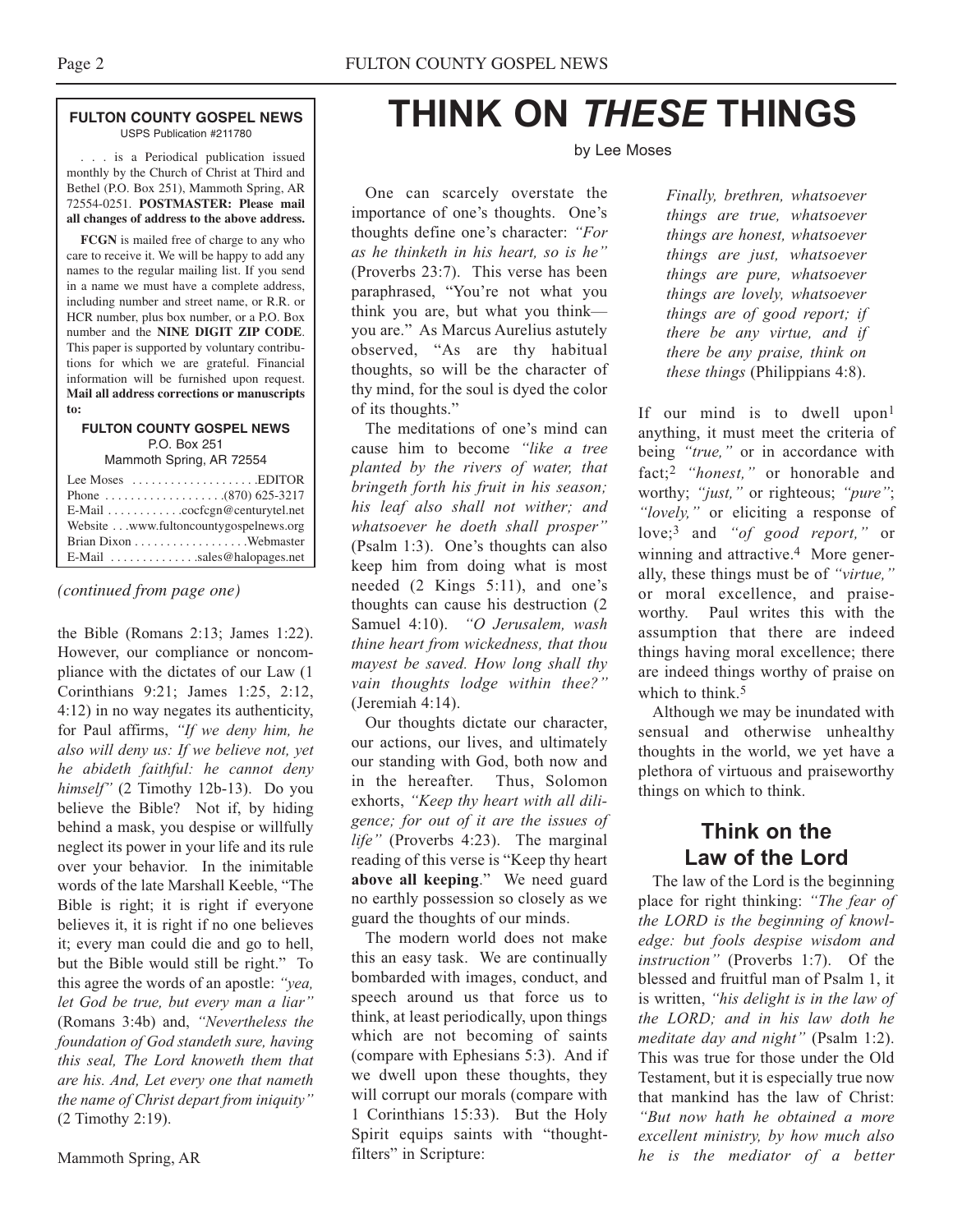#### *covenant, which was established upon better promises"* (Hebrews 8:6).

In the law of the Lord, we learn about the attributes of God. Some of these attributes can be determined through nature (Psalm 19:1; Isaiah 40:26; Romans 1:20). However, His attributes come into far greater clarity through Scripture. We need to think about His power as revealed in Scripture (Psalm 33:5ff). This will remind us of His ability to aid His children and of the fierceness of His judgment to come, thus providing assurance in trials and incentive against wrongdoing. We need to think about His love and grace as revealed in Scripture (Romans 5:1-2, 6-8). This provides motivation to love God in return (1 John 4:19), and to love others—including our enemies (Matthew 5:43-48; 7:7-12). Indeed, it is through understanding Scripture that we can come to God (John 6:44-45).

Not only can we come to better grasp of the attributes of God by thinking upon His law, we can grasp what things are truly important (Matthew 6:33; 16:26). We can understand our purpose in life (Ecclesiastes 12:13). We can be mindful of the final destination for which we aim (Hebrews 13:14; Revelation 21:1- 22:5). As we embed the teachings of Scripture in every fold of our minds, we enable ourselves to please our Creator and avoid displeasing Him (Psalm 119:11).

Again, the law of the Lord is the beginning place for right thinking. How can one **know** what else is *"true"* and *"pure,"* and thus suitable to think on? The law of the Lord **defines** what things meet these criteria (Psalm 119:160; Proverbs 30:5).

## **Think on Marriage and Family**

Marriage and family certainly pass through the "thought-filters" of Philippians 4:8. God ordained and sanctioned this institution until the Lord comes again (Genesis 2:18-24; Mark 10:6-9). Men and women have sexual drives that are wholly appropriate when directed toward one's spouse (1 Corinthians 7:2-5). However, Satan and his minions seek to redirect and pervert such urges. He knows that if he can get Christians to look longingly upon a cheerleader in a skimpy outfit, or to desire sexual affection outside of marriage, he has them where he wants them. He knows this is the door that leads to fornication and adultery. He knows such thoughts alone, if dwelt upon, cause one to commit *"adultery with her already in his heart"* (Matthew 5:28).

Job knew the importance of not looking upon women or thinking of them this way: *"I made a covenant with mine eyes; why then should I think upon a maid?"* (Job 31:1). He knew that, were he to do so, he would sin against God and lose his hope of heavenly inheritance (verse 2; compare with Genesis 39:7-10). Of the wicked seductive woman, Solomon warns, *"Lust not after her beauty in thine heart; neither let her take thee with her eyelids"* (Proverbs 6:25).

The thoughts of our hearts guard us from committing such sins. Certainly, thoughts of God and His promises can work to this end. So can thoughts of marriage and family. Like Job, we "make a covenant with our eyes" when we are married. We promise to "forsake all others," and we need to keep that promise at the forefront of our minds. Should one be tempted to commit an act of extramarital lust, he should remember "the wife of his youth" (Proverbs 5:18)—or "the husband of her youth," as the case may be. He should think on his children, the shame it would bring them when they learn of his adulterous conduct, and the hurt it would cause them should the family be torn apart.

It is also pure and right for unmarried young people to think upon marriage and family. Many young people are swayed to sexual immorality in a moment of weakness. But think of what you would rob from your future spouse. Think of your future children. *"Marriage is honourable in all, and the bed unde-* *filed: but whoremongers and adulterers God will judge"* (Hebrews 13:4).

# **Think on Faithful Saints**

In the verse following his exhortation to *"think on these things,"* Paul leads the reader to consider *"those things, which ye have both learned, and received, and heard, and seen in me"* (Philippians 4:9, emphasis LM). Paul had been an example to the Philippians as he had to many others (1 Corinthians 11:1; 1 Thessalonians 1:6; 4:1; 2 Timothy 3:10-11). We can likewise look to Paul and other faithful saints of Scripture for examples that motivate us to persevere (James 5:10- 11). And we can think on faithful saints we have known personally who have served as examples for us.

If observing the examples of faithful saints in the past has encouraged us, will not the memories of such examples continue to provide encouragement? *"Remember them which have the rule over you, who have spoken unto you the word of God: whose faith follow, considering the end of their conversation"* (Hebrews 13:7). They may be current or former elders or deacons, preachers, Bible class teachers, or others who served as examples by their faithful conduct. As they follow(ed) Christ, we can continue to follow them to their and our heavenly reward.

And in times of temptation, think about the disappointment and sadness your falling from grace would bring them. When those Paul had taught departed from the faith, he grieved over their departures far more deeply than he would have grieved over their deaths (cf. Galatians 1:6; 3:1; 4:11- 20). Thus he expressed his desire for the Philippian brethren, *"Only let your conversation be as it becometh the gospel of Christ: that whether I come and see you, or else be absent, I may hear of your affairs, that ye stand fast in one spirit, with one mind striving together for the faith of the gospel"* (Philippians 1:27). Faithful saints